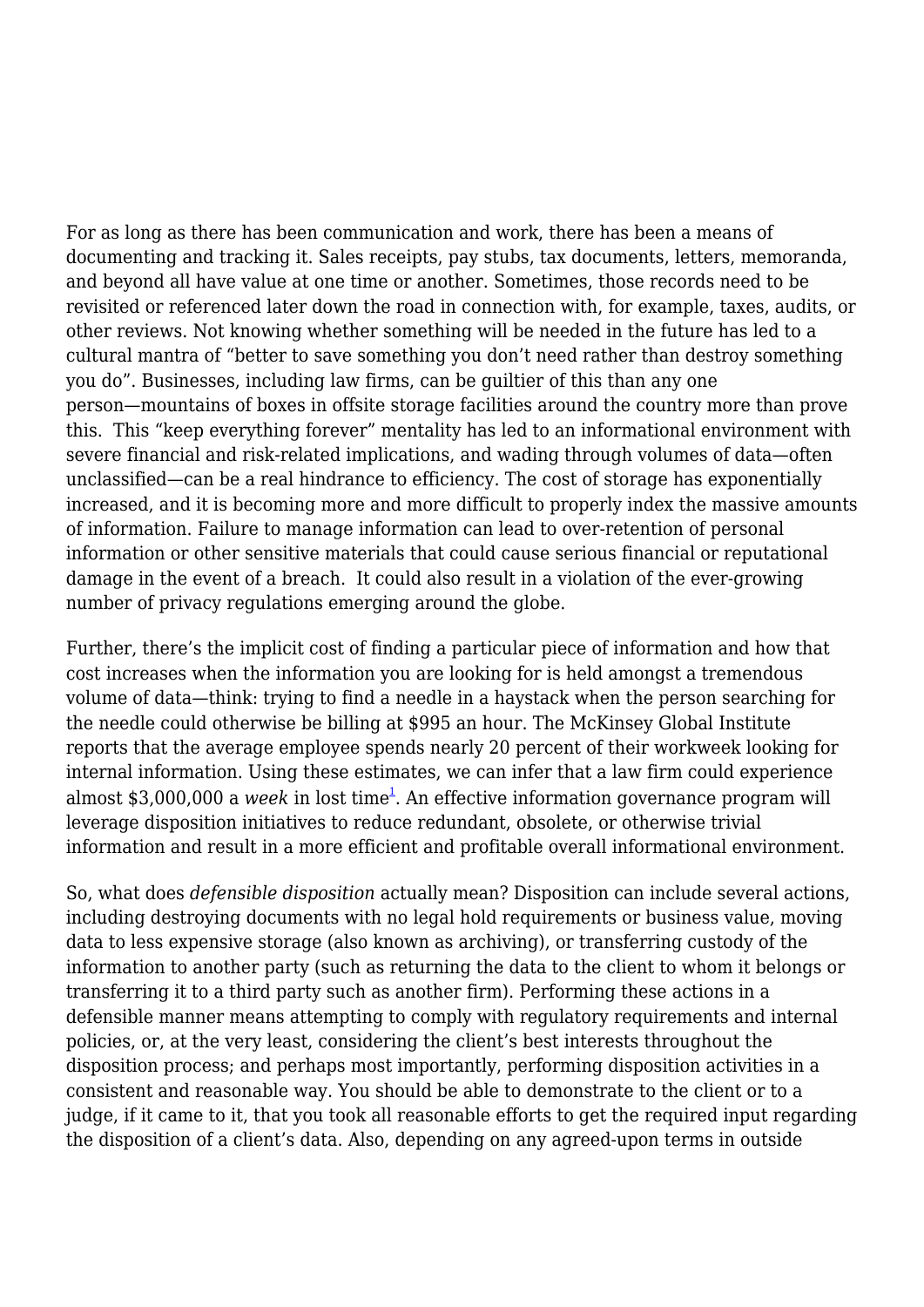counsel guidelines or other documented agreements with the client about file disposition, you may need to get input from partners, clients, general counsel, or other internal people/groups.

It is easy to get stuck in "analysis paralysis" when attempting to start and maintain a disposition program. To avoid this, it helps to approach your efforts with a two-pronged approach. These two prongs are: legacy and *go-forward* retention and disposition. Legacy disposition refers to the actions taken on data that precede any formal retention policy implemented by the firm. All organizations have pockets of data that may not have been well organized or governed. Typically, legacy information has little to no business value because of its age. However, because there isn't a distinct policy covering it—and, more importantly, telling you what to do with it—destroying legacy information isn't as simple as just throwing it away. In order to mitigate the risk of the data being related to an existing legal hold or being needed down the line, analyze the information, and consult the owners and other involved parties (e.g., attorneys, outside counsel, etc.). This can be especially challenging to navigate when those with relevant institutional knowledge are no longer available to provide guidance and advice.

Developing an effective legacy disposition program is not a one-size-fits-all practice. It will require information gathering and strategic planning to best understand your areas of opportunity (think low-hanging fruit) vs. potential areas of risk. You will likely find buckets of information that can be addressed quickly and most certainly those that require in-depth analysis, either by people, software, or a combination of both. Partnering with your IT department can be a good start at understanding where your data landfills exist and help to identify pockets of opportunity to prioritize your disposition efforts.

On the other hand, while still having its complexities, a go-forward retention and disposition policy is a bit more straightforward from a defensible disposition standpoint. This policy will explicitly detail the length of time a company will retain certain data and what happens to the data at the conclusion of the retention period. That said, it is important to invest in training and awareness along with monitoring and auditing lest the piles of unstructured and unclassified information continue to proliferate.

An ounce of prevention is worth a pound of cure; implementing a go-forward program is also the ideal time to ensure you've addressed proactive measures such as explicitly stating the firm's position on retention and disposition in the client engagement letter and capturing any requirements outlined in outside counsel guidelines. Account up-front for the identification and capture of precedents and know-how so that your go-forward program is designed so well that your legacy disposition issues aren't repeated. The value of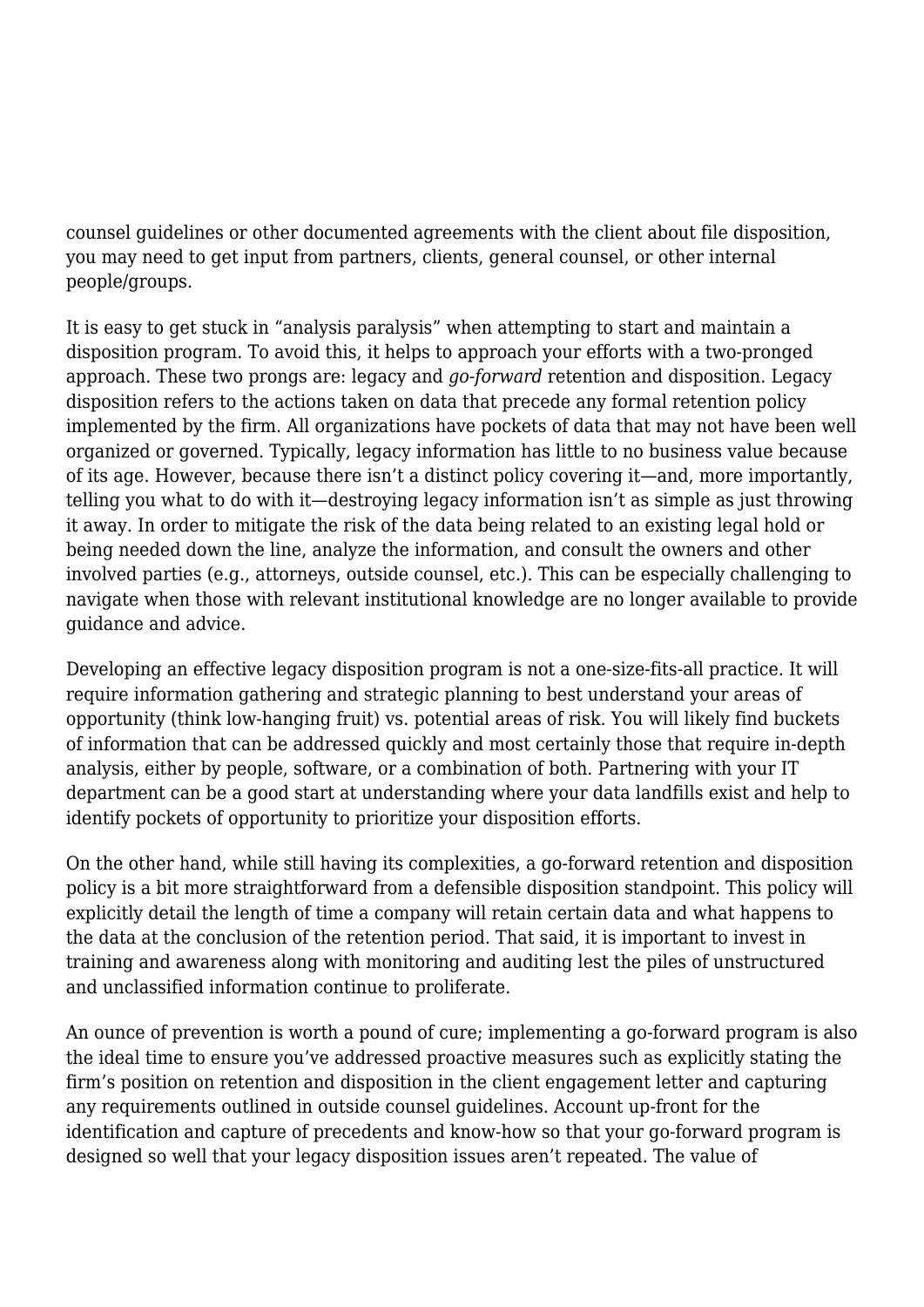collaboration with other departments (such as Knowledge, eDiscovery, Litigation Support, etc.) cannot be overstated. It is through working with these groups that you can glean important knowledge and insights not only into your data landscape but the way in which people use and consume information.

All right, you're convinced, you need an effective disposition program at your firm—now what? If you've been involved with information governance for longer than a minute, you no doubt have heard about the next steps, including identifying a program sponsor and working with key stakeholders to bolster support for the project to increase acceptance and adoption throughout the firm. While these points have been discussed to death by most disposition advocates, they are nonetheless important and need to be considered before starting a disposition program. Your program sponsor should be someone who not only understands the goals of the project and the reason behind it but who is also senior enough to be able to initiate and propagate company-wide change (typically a C-Level executive or General Counsel). Equally as important, your program sponsor can help define items that will not be considered for disposition—items of historical relevance or that continue to serve a business purpose. Of perhaps equal importance, your stakeholders will help navigate the politics of change management—either by helping to influence or in some instances mandating—policy compliance for those that remain steadfast in their current practices. Key stakeholders will differ from firm to firm (depending upon size, culture, internal political dynamics, etc.), but are often director-level employees who can take the project and pass along instruction to the departments to increase adoption.

True information governance requires participation by all firm lawyers and staff. Everyone plays a role—some big, some small—and it is important not only for you to understand those responsibilities but that those performing them do as well. As mentioned, a successful information governance program is more effective with an interdepartmental effort. For example, IT may need to develop a workspace to track project developments and reports to help isolate key data or assist with data analysis. Paralegals and other timekeepers may need to help identify legal holds preventing the disposition of client files. Office assistants and secretarial staff can be instrumental in identifying client contacts and coaxing support out of otherwise busy and (probably) disinterested attorneys. The list could go on and this is just for the execution of the legacy program you will design! This doesn't even begin to describe the effort going into the deliberate focus given to ensure people know the "who, when, where, why, and how" when retaining information in the first place.

As the previous paragraph illustrates, there is a lot that goes into a successful disposition program. It could be tempting to rush through many of these steps and start with an aggressive disposition program; however, the benefits of proactive planning and working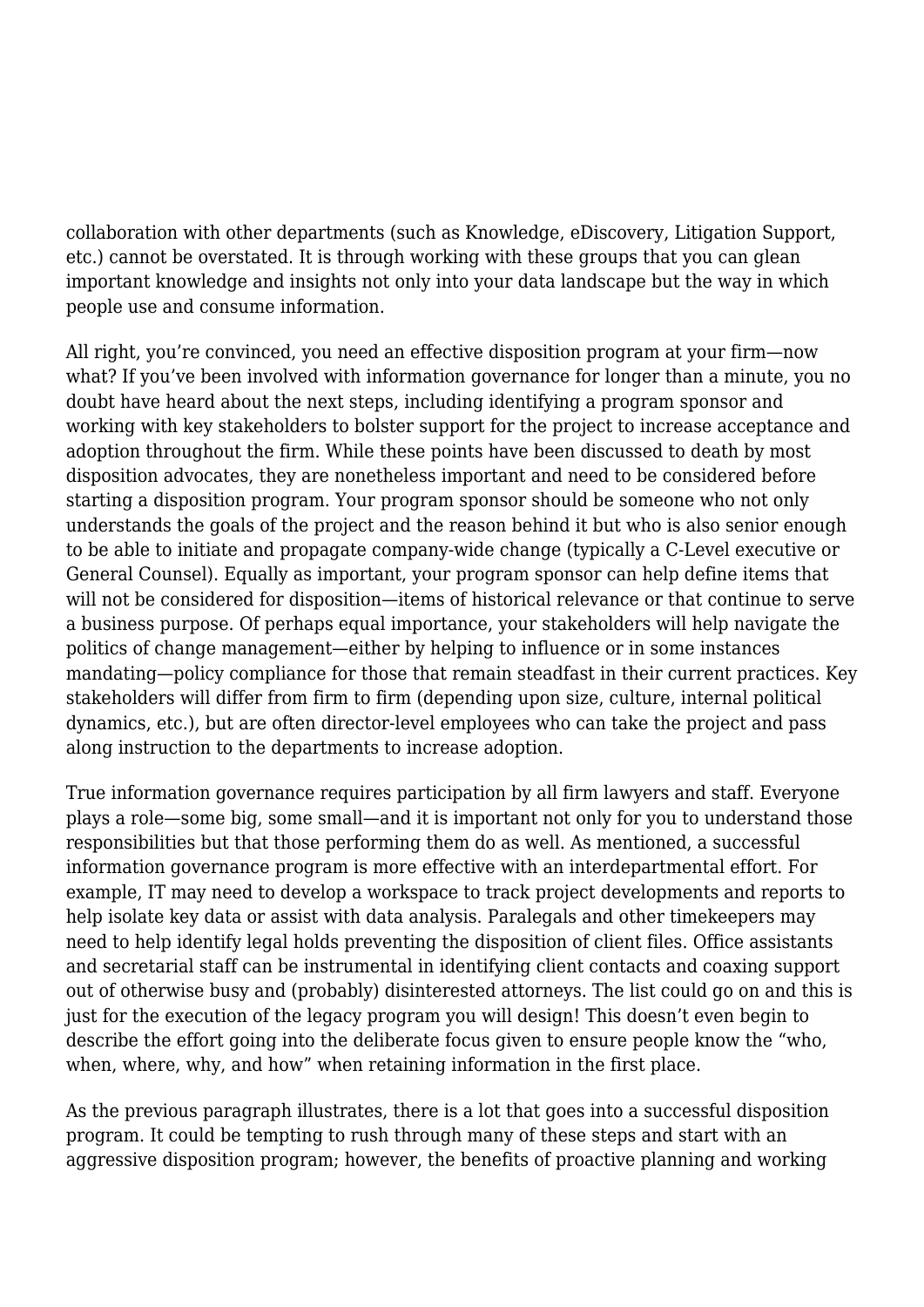closely with as many departments within the firm as possible—and even closer with the responsible attorneys—should not be overlooked. Historically, cost savings has been the primary driver motivating the implementation of disposition programs; however, the script has flipped. Disposition initiatives —and really, information governance as a whole—are supporting endeavors aimed at allowing the firm to provide more accurate, reliable, and economical service to its clients. No amount of reduced offsite storage costs will make up for the loss of a client because they came looking for their records that may have been destroyed without proper due diligence, notifications, or other checks and balances. No reduction in the amount of time it takes an attorney to find and retrieve a record they need will rebuild the trust lost if you destroy a client's record without consulting them first. Conversely, you don't want your firm to be over-retaining information that you have no requirement to keep or that the client does not wish to have retained. Many clients have their own defensible disposition programs and it is not uncommon for them to want their law firms to be compliant with it. It's strongly recommended to check (and if warranted, recheck) with responsible attorneys and clients to make sure disposition of client data is appropriate and ensure compliance with any pre-established client agreements. In doing so, you'll ensure your efforts are not only effective and supportive of business objectives but also defensible.

In the next article of the series, we will begin to sketch out what the program looks like in more granular detail. This will include what to look for in a program sponsor, how to identify and capture key metrics, determining the scope of the program, and what a cooperative effort with your IT department can do for you. So, in short, tune in next time for even more disposition fun!

<sup>1</sup>Maloney, Andrew. 2022. "Associate Billing Rates Are Growing Faster Than Partner Rates." *law.com.* February 3. https://www.law.com/americanlawyer/2022/02/03/associates-billing-rates-are-growing-faster -than-partner-rates/.

## **Authors**

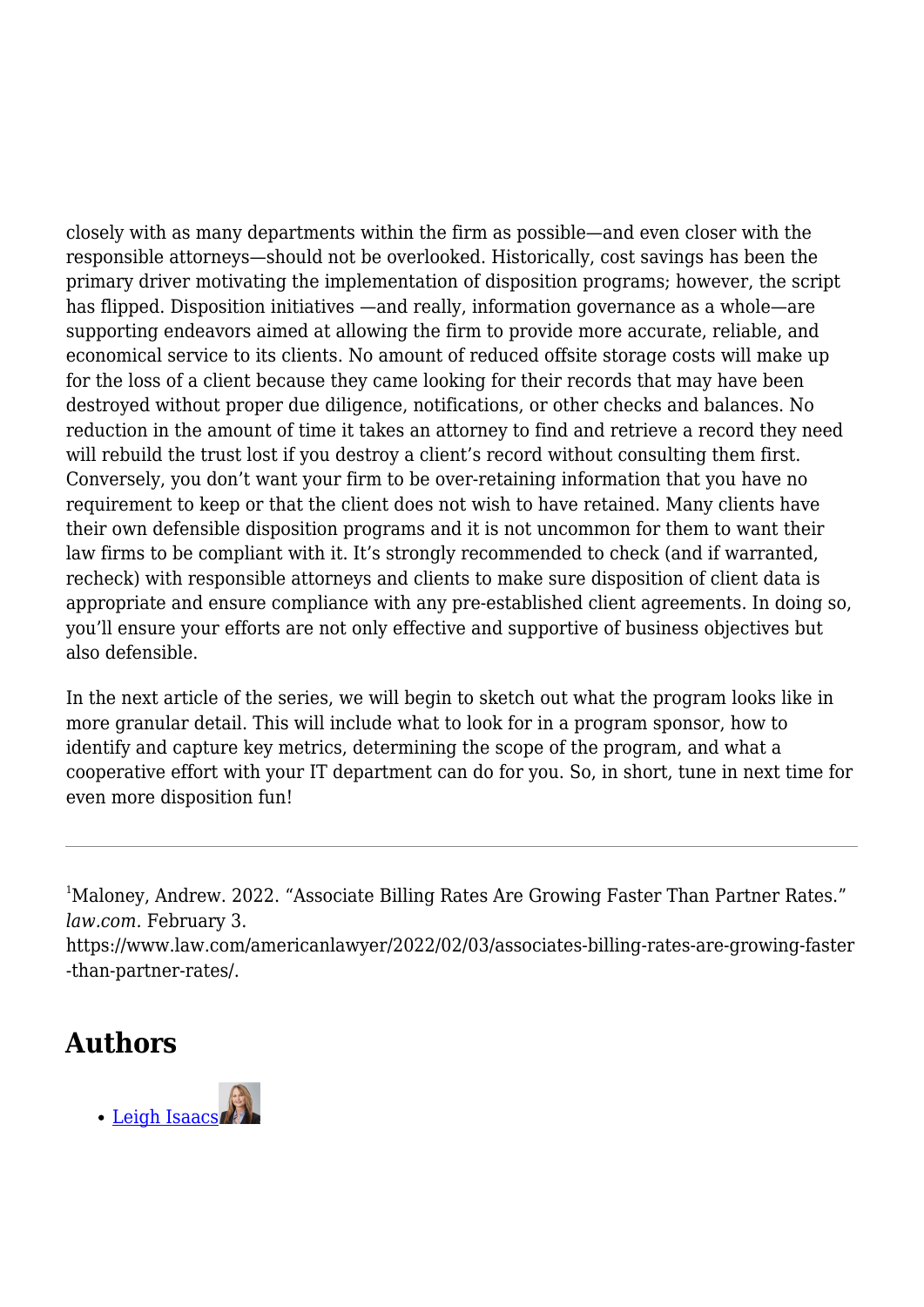

(Visited 1,454 times, 6 visits today)

## **About the Author**



## Leigh Isaacs

Leigh serves as the Director of Information Governance for DLA Piper LLP is based within their Washington DC office. She has spent her entire 30+ year career working in law firm environments where her expertise encompasses strategic development and implementation of enterprise records and information governance programs, process improvements, matter lifecycle management, risk mitigation, vendor management, evaluation, design and implementation of legal technology solutions. She particularly enjoys building teams and programs to meet the ever-changing needs of law firms and their clients.

Leigh currently serves on the Board of Governors for the CIGO Association and is an active member of the International Legal Technology Association (ILTA) and ARMA, serving in various volunteer and leadership roles for both organizations. She is also a founding Steering Committee Member for the Law Firm Information Governance Symposium and serves on the Advisory board for the Information Governance Initiative. Leigh is a published author, a well-known speaker and an instructor on a wide array of trending issues relating to information governance.